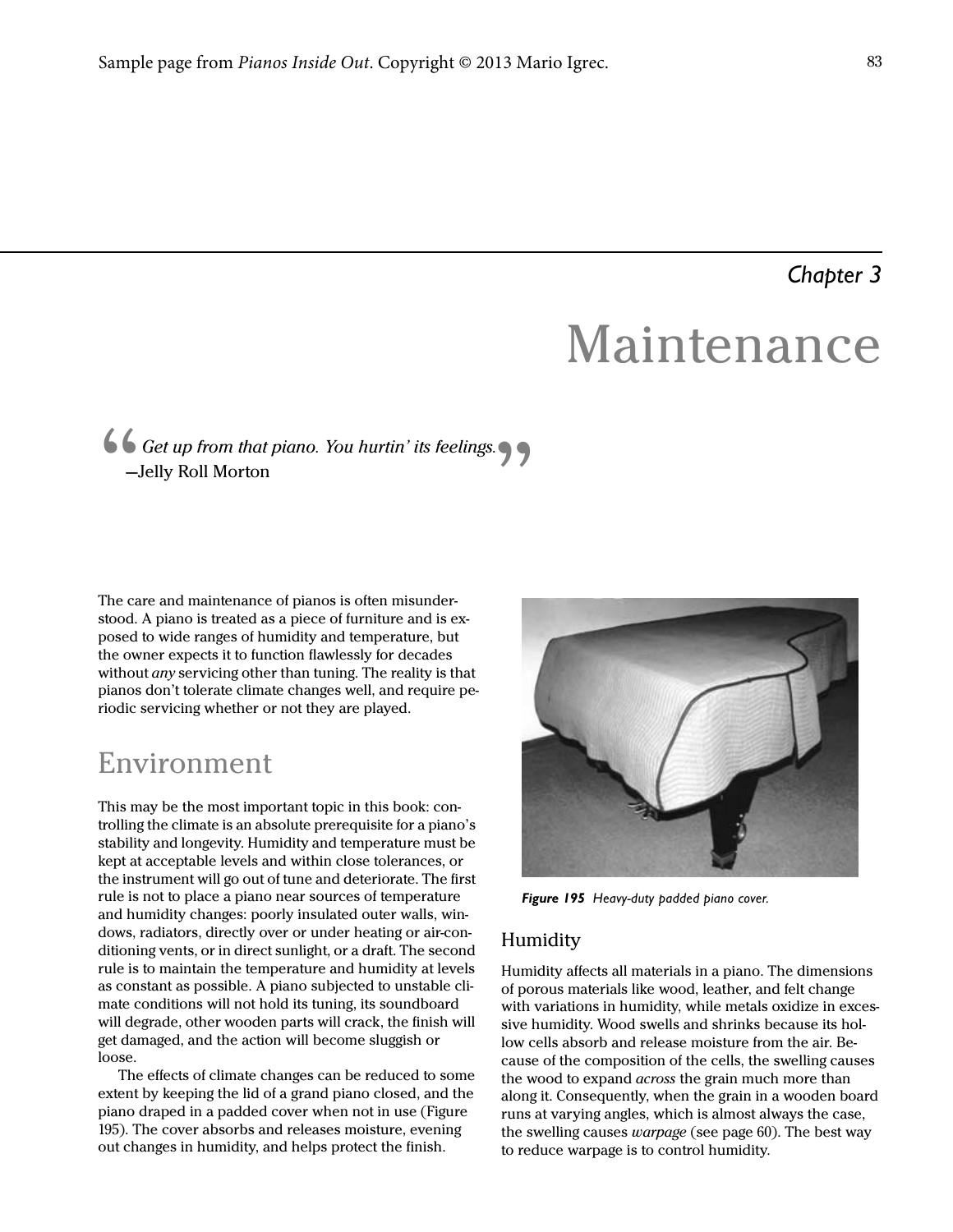#### Relative vs. Absolute Humidity

Air retains a certain amount of moisture in the form of water vapor. The higher the temperature, the more moisture it can retain. The total amount of moisture retained in the air is expressed as absolute humidity. Relative humidity, on the other hand, is the ratio between the amount of moisture present in the air and the maximum amount of moisture that air could retain at that temperature. This ratio is expressed as a percentage. A relative humidity (R.H.) of 100%, for example, means that the air is fully saturated with water vapor; an R.H. of 50% means that the air can retain exactly twice as much as it already does, etc.

Because warm air can retain more moisture than cold air, the same absolute humidity results in different relative humidity readings at different temperatures. When the air is heated, its relative humidity drops because the absolute amount of moisture in it becomes small in comparison with the maximum amount it can retain at the higher temperature. This is what happens during the heating season—even when the relative humidity outside is high, the heating makes it drop precipitously inside (see Table 1). For example, when it is  $30^{\circ}$  F [-1° C] and 60% R.H. outside, the inside air heated to 72° F [22° C] will have only 13% R.H.—a disaster for the piano unless moisture is added.

#### *Table 1: Relative Humidity (%) after Heating Outdoor Air to 72°F [22°C]*

|  | <b>R.H.</b><br><b>Outside</b> | Outside temperature (°F [°C]) |                            |              |              |           |                   |            |
|--|-------------------------------|-------------------------------|----------------------------|--------------|--------------|-----------|-------------------|------------|
|  |                               | $\bf{0}$<br>$F-187$           | $\overline{10}$<br>$[-12]$ | 20<br>$[-7]$ | 30<br>$F-11$ | 40<br>[4] | 50<br><b>FI01</b> | 60<br>1161 |
|  | 20%                           | 1%                            | 2%                         | 3%           | 4%           | 6%        | 10%               | 13%        |
|  | 40%                           | 2%                            | 4%                         | 6%           | 8%           | 12%       | 18%               | 22%        |
|  | 60%                           | 3%                            | 5%                         | 8%           | 13%          | 19%       | 28%               | 32%        |
|  | 80%                           | 5%                            | 7%                         | 11%          | 17%          | 25%       | 37%               | 47%        |
|  | 100%                          | 6%                            | 9%                         | 14%          | 21%          | 31%       | 46%               | 53%        |

When the temperature drops far enough, the air can't retain all its moisture as vapor and the excess condenses into liquid. That is why a cold object "sweats" when brought into a hot, moist environment—the air immediately around it cools quickly, and a certain amount of moisture condenses on the object.

#### Soundboard and Tuning Stability

As wooden cells in a soundboard swell and shrink due to changes in relative humidity, the board wants to expand or shrink across the grain, but the ribs to which it is attached do not permit that. Since the soundboard is crowned upward to resist the downbearing of strings, its expansion and shrinkage affect the degree of crowning. Expansion increases the crowning, pushes the bridges up, increases their pressure against the strings, and makes the pitch rise (Figure 196). The opposite is true of shrinking—it reduces the degree of crowning and lowers the pitch.



*Figure 196 An increase in soundboard crowning increases string tension.*

Since the greatest change in crowning occurs in the widest area of the soundboard, the greatest variations in pitch tend to occur in the tenor section. The middle section can be greatly affected as well. For example, a piano in which A4 is tuned to 440 Hz at 50% relative humidity may get above A450 at 90% R.H., while the deep bass and high treble remain close to A440. When the R.H. drops to 10%, the same piano may drop to under A430 in the middle. In some climates, relative humidity in a home without air-conditioning may exceed these extremes.

Finishing Materials and Protection from Vapor Most modern finishing materials used in pianos are "waterproof," meaning they prevent water as liquid from seeping through and causing water marks or other damage. However, those same materials may be poor barriers to water *vapor*. That explains why lacquered brass hardware eventually tarnishes, and why soundboards and other finished wooden parts swell and shrink when subjected to changes in relative humidity.

None of the finishes seals the wood completely, but some, such as those based on polyester, epoxy, and polyurethane, have a high moisture-excluding effectiveness (MEE), and significantly slow the exchange of water vapor with the environment (see "Selecting a Finish" on page 469). Of these, polyester is the one most commonly used in pianos, especially those made in Europe and Asia. The slower the exchange of water vapor, the more stable the tuning. But although a high-tech finish will reduce the effects of daily and weekly climate swings, it won't protect a piano from the yearly cycles of expansion and contraction.

#### Ideal Humidity

The materials used in pianos perform best at different levels of relative humidity. Wood, for example, requires relatively high levels of R.H. because of its cellular structure without water vapor, wood cells shrink, their walls become brittle, and wood cracks, especially in thin boards such as the soundboard. Excessive moisture, on the other hand, makes wood swell and, in boards that are not allowed to expand, creates enough internal compression to crush the wood cells. The ideal R.H. for woods used in pianos depends on the target moisture level for which the piano was made. Most pianos for the American and Euro